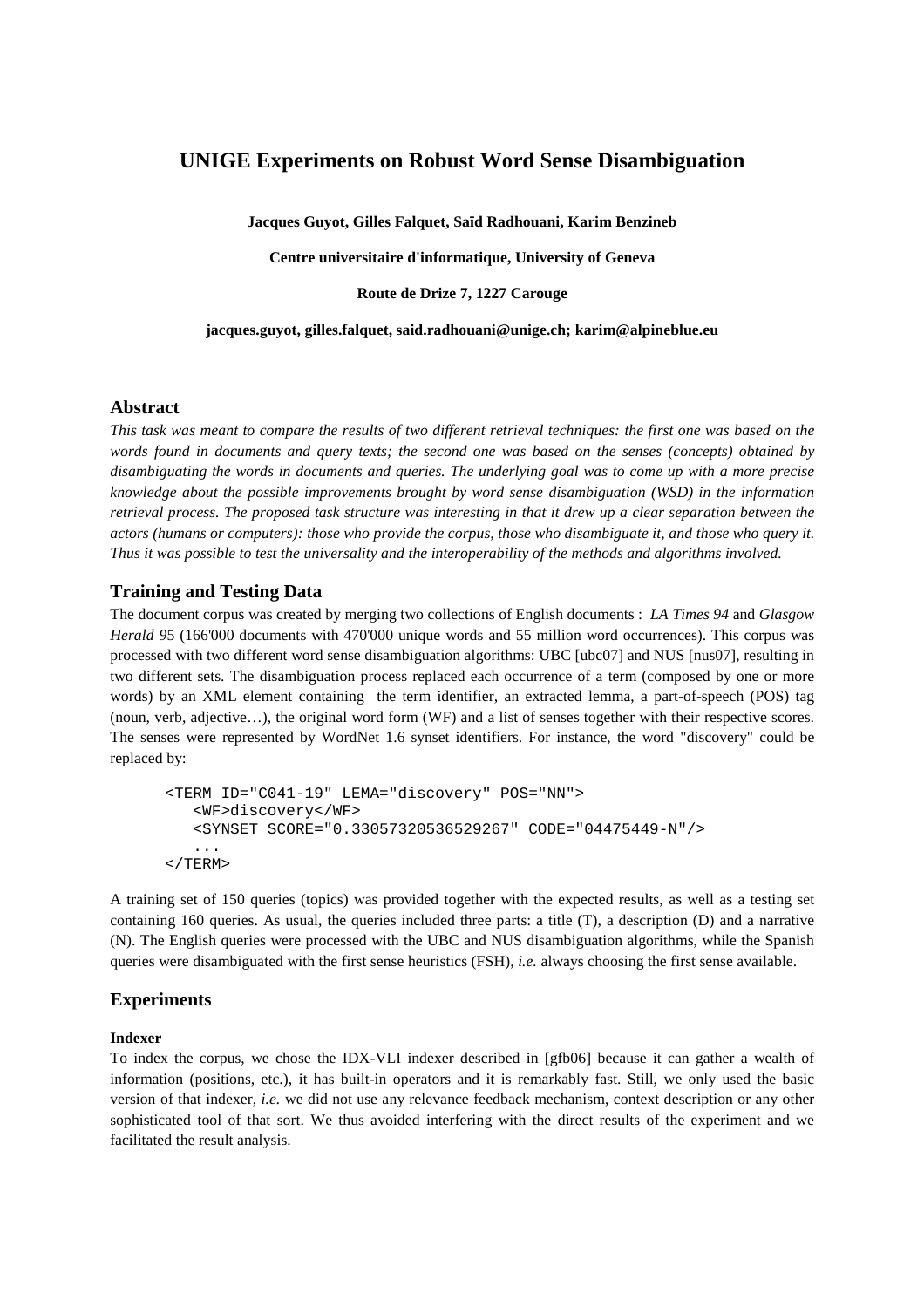## **Collection processing**

We developed and tested several document processing strategies on the provided collections. Those strategies were applied to each <TERM> element within each document:

- NAT : Keep only the word form of each element *(i.e.* rebuild the original text)
- LEM : Keep only the lemma
- POS : Keep the lemma and the part-of-speech tag
- WSD : Keep only the synset with the best score  $\cdot$  footnotemark<sup>1</sup>.
- WSDL : Keep the best synset and the lemma.

During the indexing process the strategies were applied to all the terms, including numbers, except for the stopwords. Given the poor performance of the POS approach, we quickly gave up this option.

## **Topic processing**

The same translators were applied to the queries, with an extended stop-word list including words such as *report*, *find*, etc. For each topic we derived three queries:

- T : Include only the title part
- TD : Include the title and description translated terms
- TDN : Include the title, description and narrative translated terms.

In order to come up with a reasonably good base line we tested several approaches to build a Boolean pre-filter from a given topic (results are the mean average precision (MAP) on T):

- OR  $(25.5\%)$ : The logical OR of the terms (or lemmas)
- AND  $(15.8\%)$ : The logical AND of the terms
- NEAR (15.2%) : The logical OR of all the pairs  $(t_i$  NEAR  $t_j$ ) where  $t_i$  and  $t_j$  are the query terms
- AND-1 (23.6%): The logical OR of all the possible conjunctions of terms, except for the conjunction of all the terms.

The best results in terms of MAP were produced by the OR filtering, followed by the computation of a relevance score based on the Okapi BM25 weighting model (with default parameters). The test was carried out on the titles (T) of 150 training topics. More restrictive filtering schemes were tried out but did not perform any better, probably because of the relatively small size of the corpus.

**Runs with word senses**: For the disambiguation-based runs we tried out several other filtering schemes, including:

- OR (22.4%) : The logical OR of the best synset corresponding to a topic term
- AND  $(15.1\%)$ : The logical AND of the best synset corresponding to a topic term
- NEAR (12.5%) : The logical OR of all the pairs  $(s_i$  NEAR  $s_j$ ) where  $s_i$  and  $s_j$  are the best synsets corresponding to a topic term  $t_i$  and  $t_j$
- AND-1 (18.8%): The logical OR of all the possible conjunctions of synsets, except for the conjunction of all the synsets
- HYPER (14.3%): The logical AND of each ( $s_i$  OR  $h_i$ ) where  $s_i$  is the best synset corresponding to a topic term  $t_i$  and  $h_i$  is the direct hypernym of  $s_i$  in WordNet
- ORHYPER(18.43%): The logical OR of each  $(s_i \text{ OR } h_i)$  where  $s_i$  is the best synset corresponding to a topic term  $t_i$  and  $h_i$  is the direct hypernym of  $s_i$  in WordNet.

However, none of these strategies performed any better than the basic OR filter on terms.

<sup>&</sup>lt;sup>1</sup> This amounts to considering that the disambiguation algorithm is "perfect". Alternatively we could have added all the synsets with a score greater than a given threshold.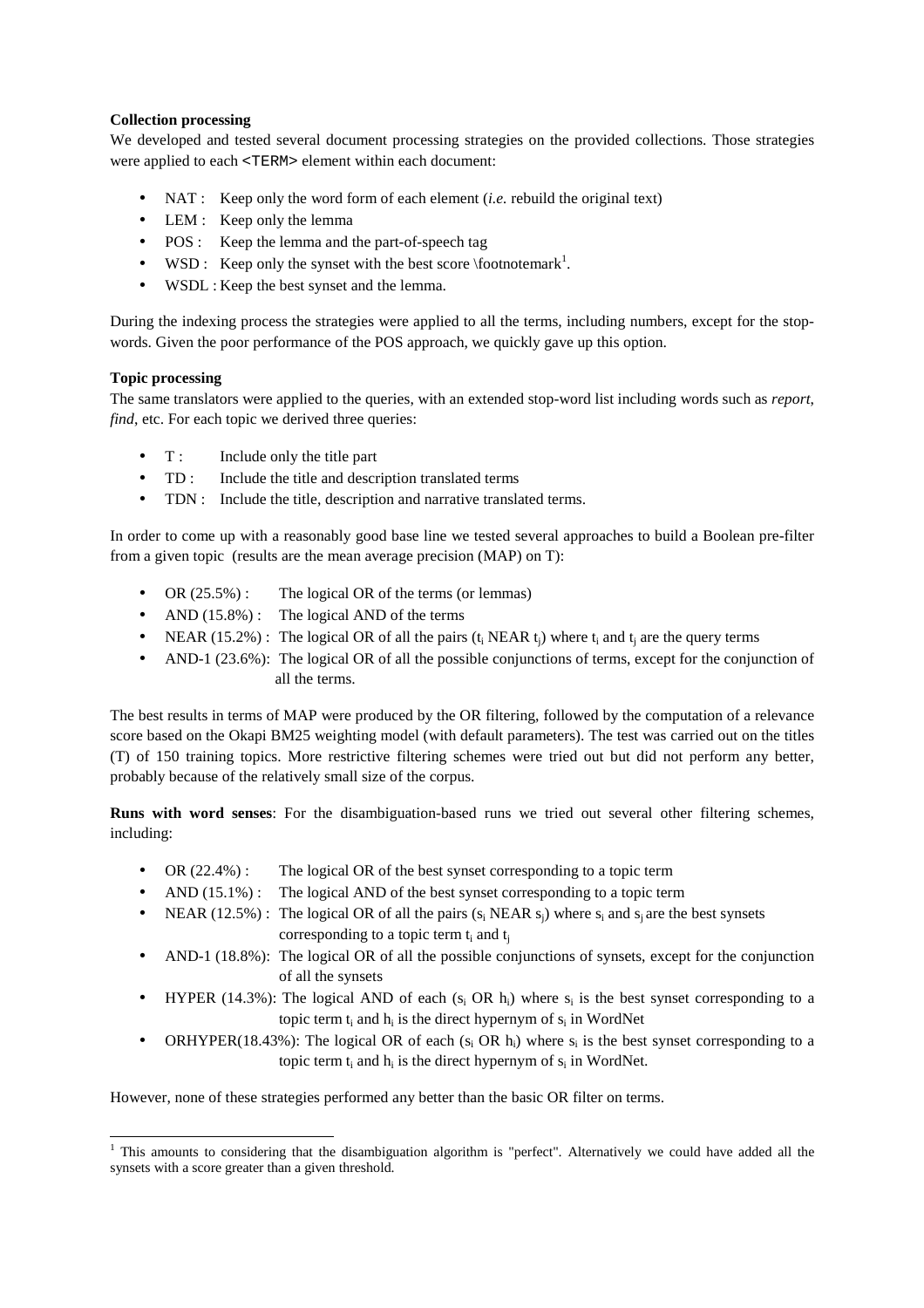## **Result summary**

The first table below shows the mean average precision (in percent) calculated on the training queries with different query processing options (disambiguation algorithm and part-of-topic selection) and different document processing options (disambiguation and translation). Of course, the <TERM> processing (NAT, LEM, WSD or WSDL) was always the same throughout the queries and the corpus for a given run.

The base line was the run with topic selection TDN and term selection LEM (*i.e.* the whole topic with stemming).

The second table shows the results of the testing queries, which are slightly better than those of the training queries (maybe the testing queries were somewhat easier).

The base line (LEM) for the Spanish queries was created by automatically translating the queries from Spanish into English.

The tests on the NUS corpus produced better results than those on the UBC one. Therefore most of the runs were performed on the NUS corpus, while the UBC corpus would be used to test the interoperability of the disambiguation processes.

| precision on TRAINING<br>avg<br>requests (OR strategy) |             | Document processing |            |            |            |            |            |
|--------------------------------------------------------|-------------|---------------------|------------|------------|------------|------------|------------|
|                                                        |             | Base Line           |            | <b>NUS</b> |            | <b>UBC</b> |            |
|                                                        |             |                     | <b>NAT</b> | <b>LEM</b> | <b>WSD</b> | WSD+LEM    | <b>WSD</b> |
|                                                        | <b>NONE</b> | T.                  | 25.2%      | 27.0%      |            |            |            |
|                                                        |             | <b>TDN</b>          |            | 31.9%      |            |            |            |
|                                                        | <b>NUS</b>  | T.                  |            |            | 22.4%      | 26.0%      |            |
| Request                                                |             | <b>TDN</b>          |            |            | 28.8%      | 32.5%      | 24.9%      |
|                                                        | <b>UBC</b>  | T                   |            |            | 22.6%      |            |            |
|                                                        |             | <b>TDN</b>          |            |            | 22.4%      |            | 25.4%      |
|                                                        | <b>ESP</b>  | Τ                   |            |            | 4.0%       |            |            |
|                                                        |             | <b>TDN</b>          |            |            | 6.6%       |            | 6.2%       |

|         |                                                    |            | Document processing |            |            |            |  |  |
|---------|----------------------------------------------------|------------|---------------------|------------|------------|------------|--|--|
|         | avg precision on TESTING<br>requests (OR strategy) |            | <b>Base Line</b>    |            | <b>NUS</b> | <b>UBC</b> |  |  |
|         |                                                    |            | LEM                 | <b>WSD</b> | WSD+LEM    | <b>WSD</b> |  |  |
|         |                                                    | T          | 30.64%              |            |            |            |  |  |
|         | <b>NONE</b>                                        | <b>TD</b>  | 36.64%              |            |            |            |  |  |
|         |                                                    | <b>TDN</b> | 39.17%              |            |            |            |  |  |
|         | <b>NUS</b>                                         | Τ          |                     | 21.20%     |            |            |  |  |
| Request |                                                    | <b>TD</b>  |                     | 29.34%     |            |            |  |  |
|         |                                                    | <b>TDN</b> |                     | 32.69%     | 38.14%     |            |  |  |
|         | <b>UBC</b>                                         | <b>TDN</b> |                     | 29.62%     |            |            |  |  |
|         | Trans. ESP                                         | T          | 30.36%              |            |            |            |  |  |
|         | FSH-ESP                                            | Τ          |                     | 8.46%      |            |            |  |  |
|         |                                                    | <b>TDN</b> |                     | 9.70%      |            |            |  |  |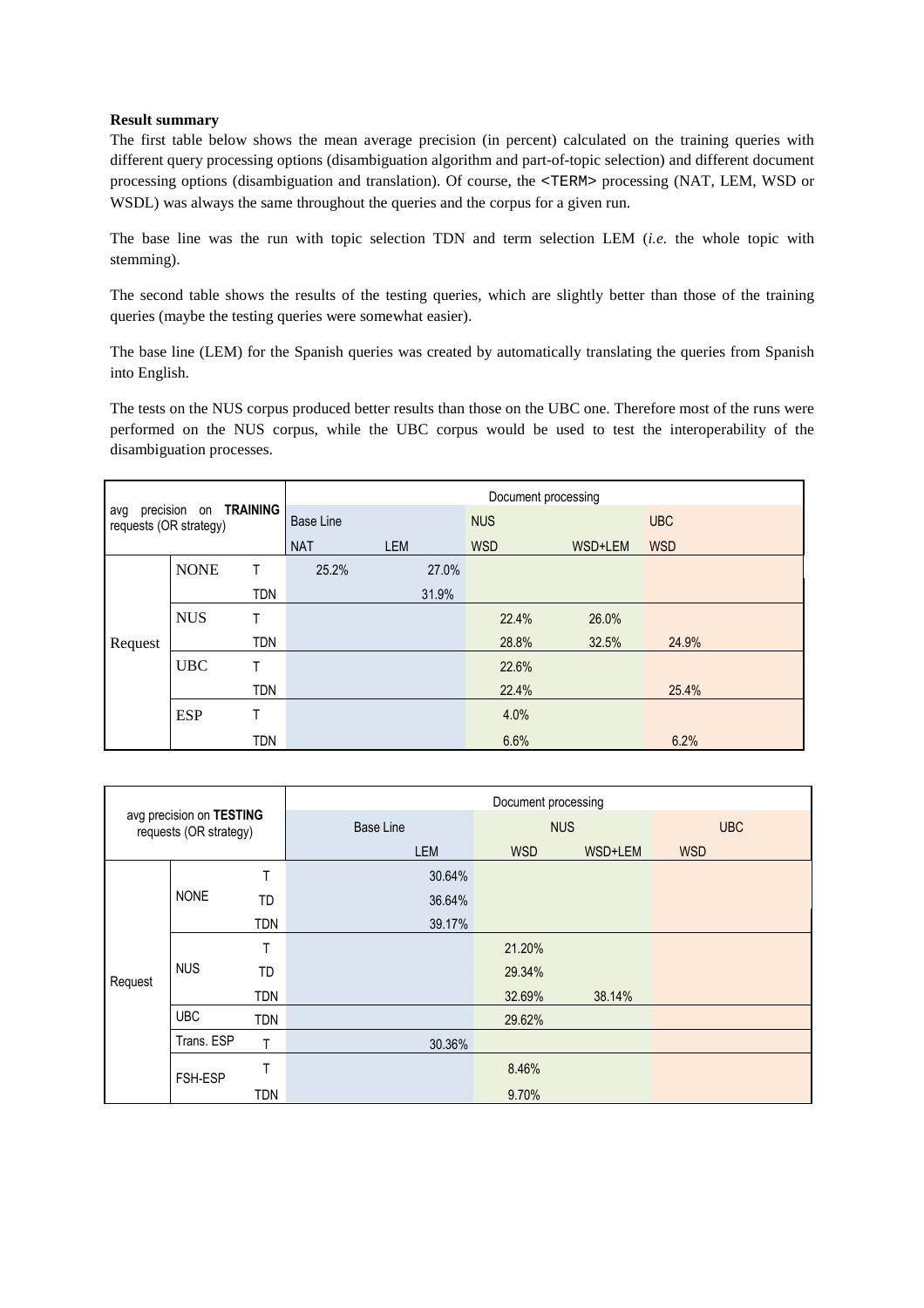## **Findings and Discussion**

In the tables above we note the following facts:

- Using the D and N parts-of-topics increases the precision in all cases (with and without WSD). This is probably due to the ranking method which benefits from the additional terms provided by D and N.
- On the test run with UBC disambiguation, the senses alone (WSD) decrease the MAP: -4.6% on T queries and -3.1% on TDN. On training requests, adding the lemmas to the senses (WSDL) slightly improves the MAP (+0.6%). This is the only case where disambiguation brings any improvement.
- Using different disambiguation algorithms for the queries and the documents noticeably decreases the results. This should not happen if the algorithms were perfect. It shows that disambiguation acts as a kind of encoding process on the words, and obviously the best results are obtained when the same encoding, producing the same mistakes, is applied to both queries and documents. Thus, at this stage, the disambiguation algorithms are not interoperable.

We carefully analyzed about 50 queries to better understand what happened with the disambiguation process. For instance, the query with the title "*El Niño and the weather*" was disambiguated as follows (NUS):

- **El** was understood as the abbreviation *el.* of *elevation*
- **Niño** was understood as the abbreviation *Ni* of *nicke*l, probably because the parser failed on the non-ASCII character *ñ*
- **weather** was correctly understood as the *weather* concept.

Although the disambiguation was incorrect, WSD was as good as LEM because the "encoding" was the same in the collection and in the query and there were few or no documents about nickel that could have brought up noise.

More generally, when the WSD results were better than the LEM ones, it was not due to semantic processing but to contingencies. For instance, the query title "*Teenage Suicides*" had a better score with WSD because *teenage* was not recognized! Thus the query became *suicides*, which is narrower than *teenage OR suicide* and, on this corpus, avoids retrieving a large amount of irrelevant documents about teenagers.

A few items of the test run are commented in Appendix A.

The poor performance on Spanish queries is due to 1) the above-mentioned lack of interoperability between the different WSD algorithms, and 2) the low quality of the Spanish WSD itself.

This can be illustrated with some examples:

On Question 41: "Pesticide in baby food" is translated by "Pesticidas en alimentos para bebes" and is then converted into the FOOD and DRINK (verb) concepts because *bebes* is a conjugated form of *beber*, which is the Spanish verb for drink.

On Question 43: "El Niño and the weather" is translated by "El Niño y el tiempo" and is then converted into the CHILD and TIME concepts because *Niño* is the Spanish noun for child and *tiempo* is an ambiguous word meaning both time and weather.

Given those difficulties, outstanding results could not be expected.

Looking back on the questions and results, it can be noted that 1'793 documents were retrieved out of the 2'052 relevant ones, *i.e.* almost 90% of them. The core issue is to sort out the documents so as to reject those whose content does not match users' expectations.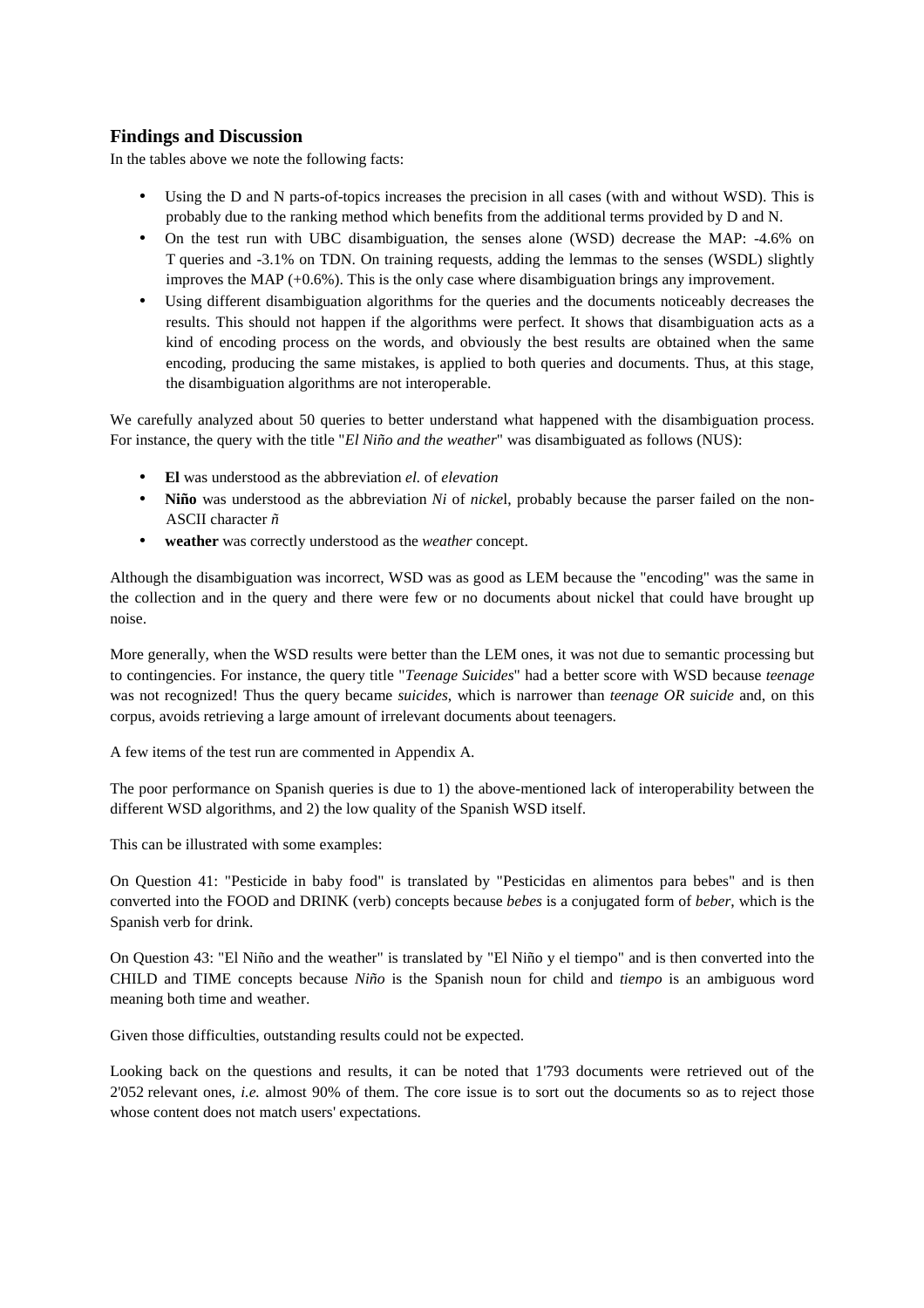A closer look at our results on the Training corpus showed that we got a pretty good performance on some of the requests. This does not mean that our search engine understood the said requests correctly; it is simply due to the fact that the corpus included only good matches for those requests, so it was almost impossible to find wrong answers.

For instance, on Question 50 about "the Revolt in Chiapas", we retrieved 106 documents out of the 107 relevant ones with an average precision of 87%. This is due to the fact that in the corpus, the Chiapas are only known for their revolt (in fact if we google the word "Chiapas" a good proportion of the results are currently about the Chiapas rebellion).

On the other hand, on Question 59: "Computer Viruses", our search engine retrieved 1 document on 1 with an average precision of 0.3%. This is because the 300 documents retrieved before the one we were looking for were indeed about viruses and computers, but did not mention any virus name or damage as was requested.

Therefore term disambiguation does not help the search engine to understand what kind of documents are expected. A question such as the one above requires the text to be read and understood in order to decide whether it is actually a correct match.

## **Conclusion**

Intuitively, Word Sense Disambiguation should improve the quality of information retrieval systems. However, as already observed in previous experiments, this is only true in some specific situations, for instance when the disambiguation process is almost perfect, or in limited domains. The observations presented here seem to support this statement. We propose two types of explanations:

- 1. When a query is large enough (more than one or two words), the probability that a document containing these words uses them with a meaning different from the intended one is very low. For instance, it is unlikely that a document containing *mouse*, *cheese* and *cat* is in fact about a computer mouse. This probably makes WSD useless in many situations. Such a request is similar in nature to the narrativebased tests. On the other hand, the WSD approach could make more sense when requests include only one or two words (which is the most frequent case in standard searches).
- 2. WSD is a very partial semantic analysis which is insufficient to really understand the queries. For instance, consider the query "*Computer Viruses*" whose narrative is "Relevant documents should mention the name of the computer virus, and possibly the damage it does". To find relevant documents, a system must recognize phrases which contain virus names ("the XX virus", "the virus named XX", "the virus known as XX", etc.). It should also recognize phrases describing damages ("XX erases the hard disk", "XX causes system crashes" but not "XX propagates through mail messages"). These tasks are very difficult to perform and they are far beyond the scope of WSD. Moreover, they require specific domain knowledge, as shown in [rf06] .

The modifications brought to our stop-word lists showed that our search engine is more sensitive to various adjustments of its internal parameters than to the use of a WSD system. Indeed, when we ran a new series of tests with English-only stop words (which eliminated some terms in the requests, such as "eu" and "un"), our new score for the LEM-TDN (which was our best result in this task) increased from 39.17% to 39.63%.

Finally, as we argued in [grf05], conceptual indexing is a promising approach for language-independent indexing and retrieval systems. Although an efficient WSD is essential to create good conceptual indexes, we showed in [grf05] that ambiguous indexes (with several concepts for some terms) are often sufficient to reach a good multilingual retrieval performance, for the reasons mentioned above.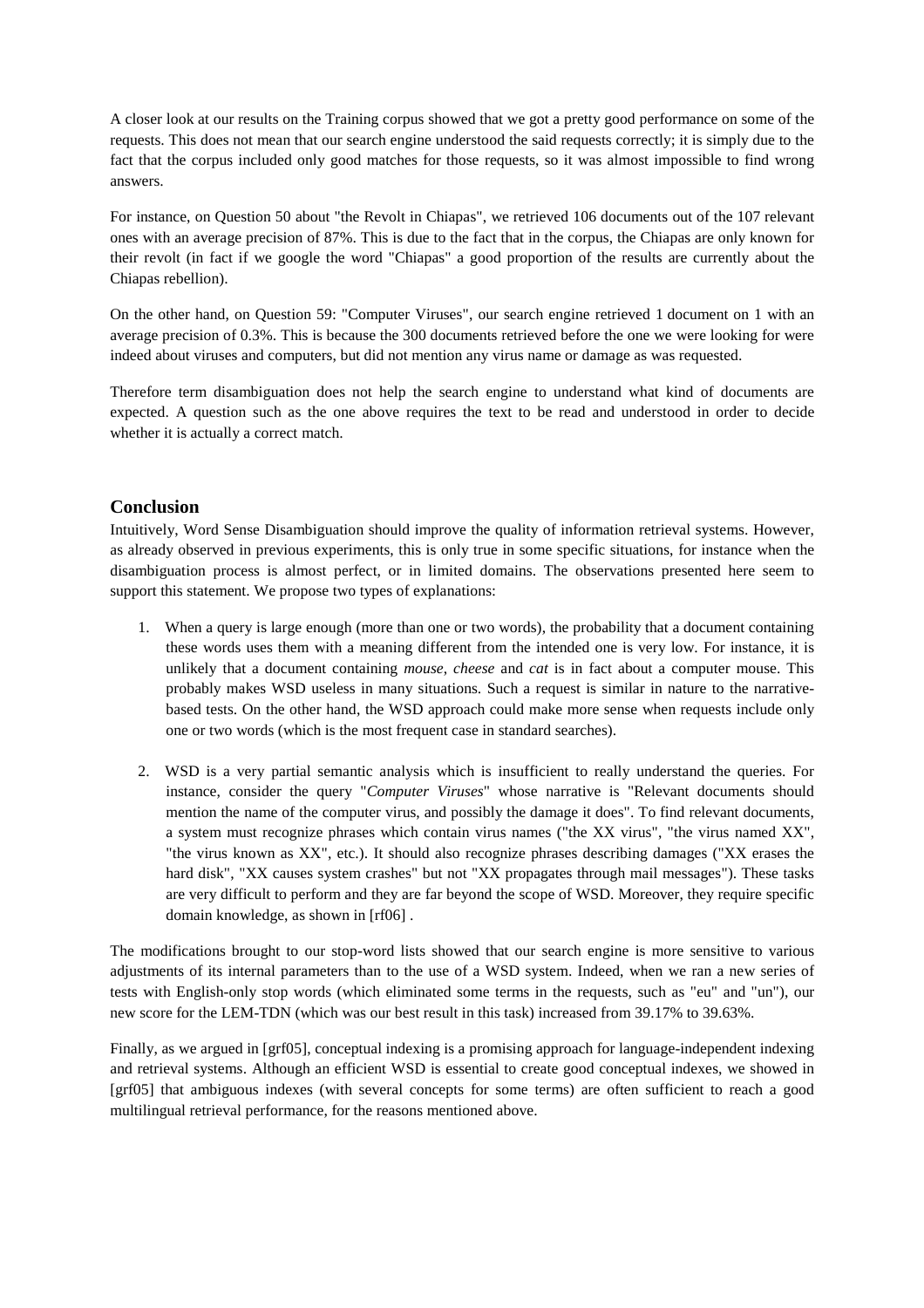# **Bibliography**

[gfb06] Guyot, J., Falquet, G., Benzineb, K. (2006) Construire un moteur d'indexation. Technique et science informatique (TSI), Hermes, Paris.

[grf05] Guyot, J., Radhouani, S., Falquet, G. (2005) Conceptual Indexing for Multilingual Information Retrieval. In Accessing Multilingual Information Repositories: 6th Workshop of the Cross-Language Evaluation Forum, CLEF 2005, Vienna, Austria, Revised Selected Papers. C. Peters, et al. (Eds.). Lecture Notes in Computer Science, Vol. 4022, Springer.

[nus07] Chan, Y. S., Hwee T., Zhong, Z. (2007) NUS-PT: Exploiting Parallel Texts for Word Sense Disambiguation in the English All-Words Tasks. Proc. of the 4th International Workshop on Semantic Evaluations (SemEval 2007). Prague, Czech Republic. pp 253--256.

 [rf06] Radhouani, S., Falquet, G. (2006) Using External Knowledge to Solve Multi-Dimensional Queries, in Proc. 13th Intl Conf. on Concurrent Engineering Research and Applications (CE 2006), Antibes, Sept. 2006. IOS Press.

[ubc07] Agirre, E., Lopez de Lacalle, O. (2007) UBC-ALM: Decombining k-NN with SVD for WSD. Proc. of the 4th International Workshop on Semantic Evaluations (SemEval 2007). Prague, Czech Republic. pp 341--345.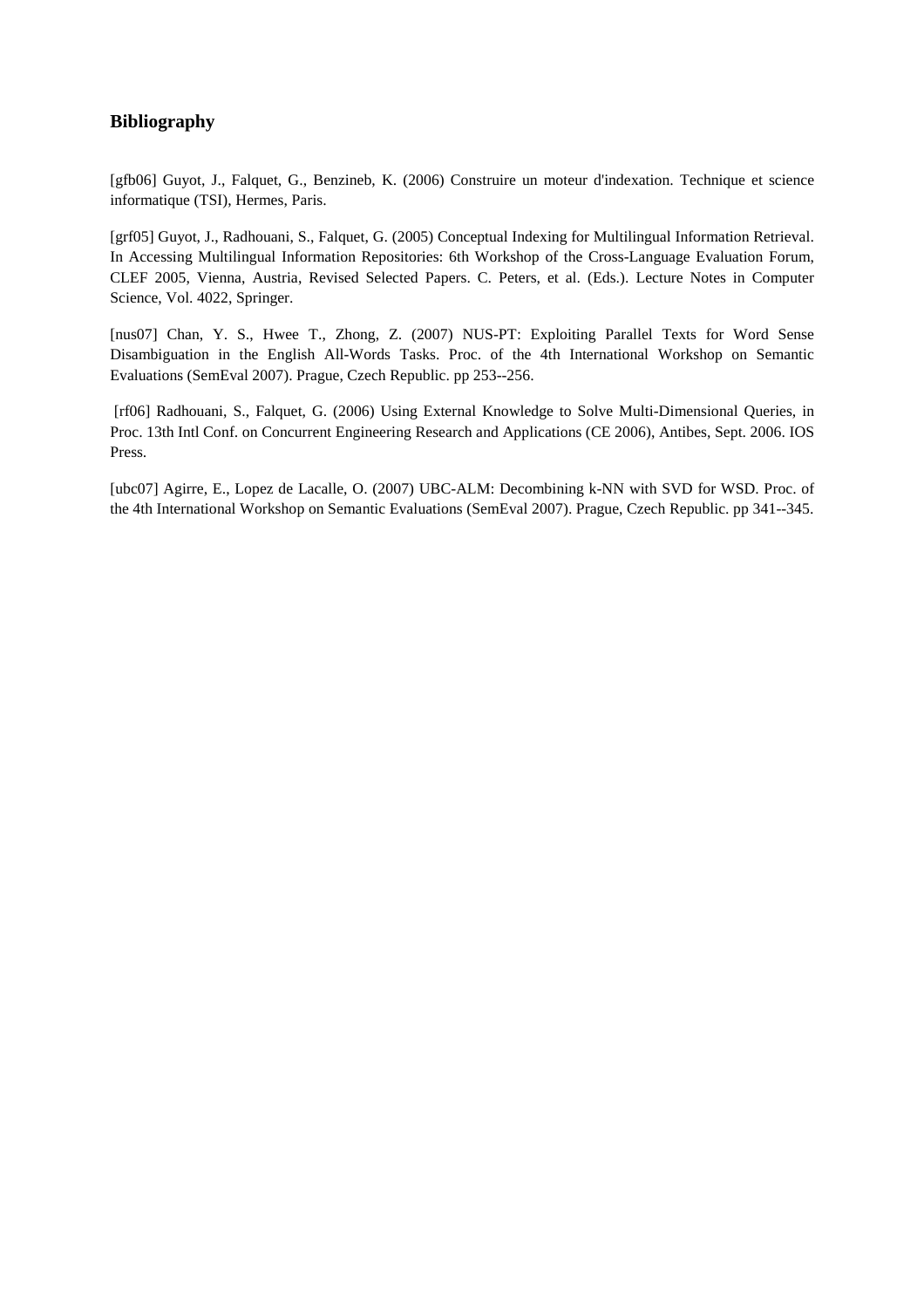|       |                                 |                  | <b>LEM-T</b>             |                | WSD-T                    |               |                    |
|-------|---------------------------------|------------------|--------------------------|----------------|--------------------------|---------------|--------------------|
| Query | <b>Title</b>                    | Relevant<br>Doc. | <b>Retrieved</b><br>Doc. | Avg.<br>Prec.  | <b>Retrieved</b><br>Doc. | Avg.<br>Prec. | LEM-<br><b>WSD</b> |
| 178   | military service<br>denial      | $\overline{4}$   | $\overline{3}$           | 0.1271         | $\overline{3}$           | 0.5625        | $-0.4354$          |
| 291   | eu Illegal immigrant            | 30               | 23                       | 0.0206         | 25                       | 0.3642        | $-0.3436$          |
| 200   | flood holland<br>germany        | $\overline{9}$   | $\overline{9}$           | 0.3712         | $\overline{9}$           | 0.7034        | $-0.3322$          |
| 293   | China-Taiwan<br>relation        | 34               | $\overline{8}$           | 0.0049         | 26                       | 0.1658        | $-0.1609$          |
| 274   | Unexploded world<br>war ii bomb | 16               | 12                       | 0.1767         | 13                       | 0.3215        | $-0.1448$          |
| 341   | theft scream                    | $\overline{6}$   | $\overline{5}$           | 0.2594         | $\overline{6}$           | 0.3997        | $-0.1403$          |
| 184   | maternity leave<br>europe       | $\overline{9}$   | $\overline{8}$           | 0.332          | $\overline{9}$           | 0.4597        | $-0.1277$          |
| 299   | un Peacekeeping<br>risk         | 76               | 39                       | 0.0532         | 73                       | 0.1713        | $-0.1181$          |
| 340   | New quebec premier              | 5                | $\overline{5}$           | 0.1975         | $\overline{5}$           | 0.2942        | $-0.0967$          |
| 303   | italian painting                | 14               | 12                       | 0.421          | 12                       | 0.5029        | $-0.0819$          |
| 192   | russian tv director<br>murder   | $6\overline{6}$  | $\overline{6}$           | 0.2156         | $6\overline{6}$          | 0.2874        | $-0.0718$          |
| 277   | euthanasia by medic             | $\overline{26}$  | 12                       | 0.0798         | 15                       | 0.1272        | $-0.0474$          |
| 273   | nato expansion                  | 83               | 73                       | 0.5305         | 77                       | 0.5691        | $-0.0386$          |
| 317   | Anti-cancer drug                | 30               | $\overline{9}$           | 0.1072         | $\overline{22}$          | 0.1458        | $-0.0386$          |
| 147   | oil accident bird               | 51               | 49                       | 0.5885         | 47                       | 0.626         | $-0.0375$          |
| 257   | Ethnic cleanse<br>balkans       | 63               | 41                       | 0.0918         | 43                       | 0.1279        | $-0.0361$          |
| 327   | earthquake mexico<br>city       | $\overline{4}$   | $\overline{4}$           | 0.4512         | $\overline{4}$           | 0.4821        | $-0.0309$          |
| 286   | football injury                 | 12               | $\overline{7}$           | 0.0426         | $\overline{7}$           | 0.0692        | $-0.0266$          |
| 164   | european drug<br>sentence       | $\overline{27}$  | 25                       | 0.1569         | $\overline{24}$          | 0.18          | $-0.0231$          |
| 252   | pension scheme<br>europe        | 29               | 29                       | 0.2982         | 29                       | 0.3183        | $-0.0201$          |
| 167   | China-Mongolia<br>relation      | $\overline{5}$   | $\mathbf{1}$             | 0.001          | $\overline{2}$           | 0.0179        | $-0.0169$          |
| 258   | <b>Brain-Drain impact</b>       | $\overline{4}$   | $\overline{0}$           | $\overline{0}$ | $\overline{4}$           | 0.0162        | $-0.0162$          |
| 193   | eu baltic country               | $\overline{7}$   | $\overline{5}$           | 0.2411         | $\overline{4}$           | 0.2571        | $-0.016$           |
| 144   | sierra leone rebellion          | 3                | $\overline{3}$           | 0.2667         | $\overline{3}$           | 0.281         | $-0.0143$          |

#### diamond9 | advent CD-Burner | 6 | 1 | 0.0005 | 4 | 0.0148 | -0.0143 169266 discrimination against european gypsy 4 <sup>4</sup> 0.0676 <sup>4</sup> 0.0813 -0.0137 1522 | child right | 11 | 10 | 0.1494 | 11 | 0.1619 | 0.0125 160 scotch production consumption 22 | 1 | 0.0152 | 2 | 0.0262 | -0.011 284 space shuttle mission 388 | 38 | 0.3865 <mark>| 38 | 0.3962 | -0.0097</mark> 282 prison abuse <sup>31</sup> <sup>8</sup> 0.0082 <sup>9</sup> 0.0158 -0.0076 187 Nuclear transport germany 11 | 1 | 0.0333 | 1 | 0.04 | -0.0067 300 lottery winning <sup>42</sup> <sup>42</sup> 0.2231 <sup>38</sup> 0.2297 -0.0066 150 ai against death penalty 100 | 5 | 0.0029 <mark>| 7 | 0.0065 |</mark> -0.0036 180bankruptcy baring 40 40 0.4997 40 0.5029 -0.0032<br>internet junkie 4 4 0.1388 4 0.1416 -0.0028 2555 | internet junkie | 4 | 4 | 0.1388 | 4 | 0.1416 | -0.0028 3200 energy crisis 16 6 0.0086 6 0.011 -0.0024 347 best picture oscar 1994 2 czech president 99 | 8 | 0.0481 <mark>| 8 | 0.0502 | -0.002</mark>1 272background asian dinosaur 144 6 0.02 <mark>6 0.0221 0.0021</mark> 183remains 44 | 4 | 0.1754 | 4 | 0.1774 | -0.002 329 consequence if charles diana divorce 177 | 17 | 0.4143 | <mark>17 | 0.4161 |</mark> -0.0018 158soccer riot dublin 34 20 0.2092 20 0.2102 -0.001<br>everglades 7 7 0.6606 7 0.6611 -0.0005 175 everglades Environmental damage 7 <sup>7</sup> 0.6606 <sup>7</sup> 0.6611 -0.0005 3011 Nestlé brand 16 5 0.0096 5 0.0099 -0.0003 297expulsion diplomat 12 12 0.3603 12 0.3604 -1E-04<br>pope visit Sri Lanka 0 0 0 0 0 0 0 0 149 pope visit Sri Lanka <sup>0</sup> <sup>0</sup> <sup>0</sup> <sup>0</sup> <sup>0</sup> <sup>0</sup> 153 Olympic game peace 11 0 0 0 0 0 1611 diet Celiacs 0 0 0 0 0 0 0 0 162 eu turkish customm 1 1 0.2 1 0.2 0 166 french general Balkan security zone  $\overline{0}$ 0 0 0 0 0

## **Appendix A: Comparing the LEM and the WSD approaches**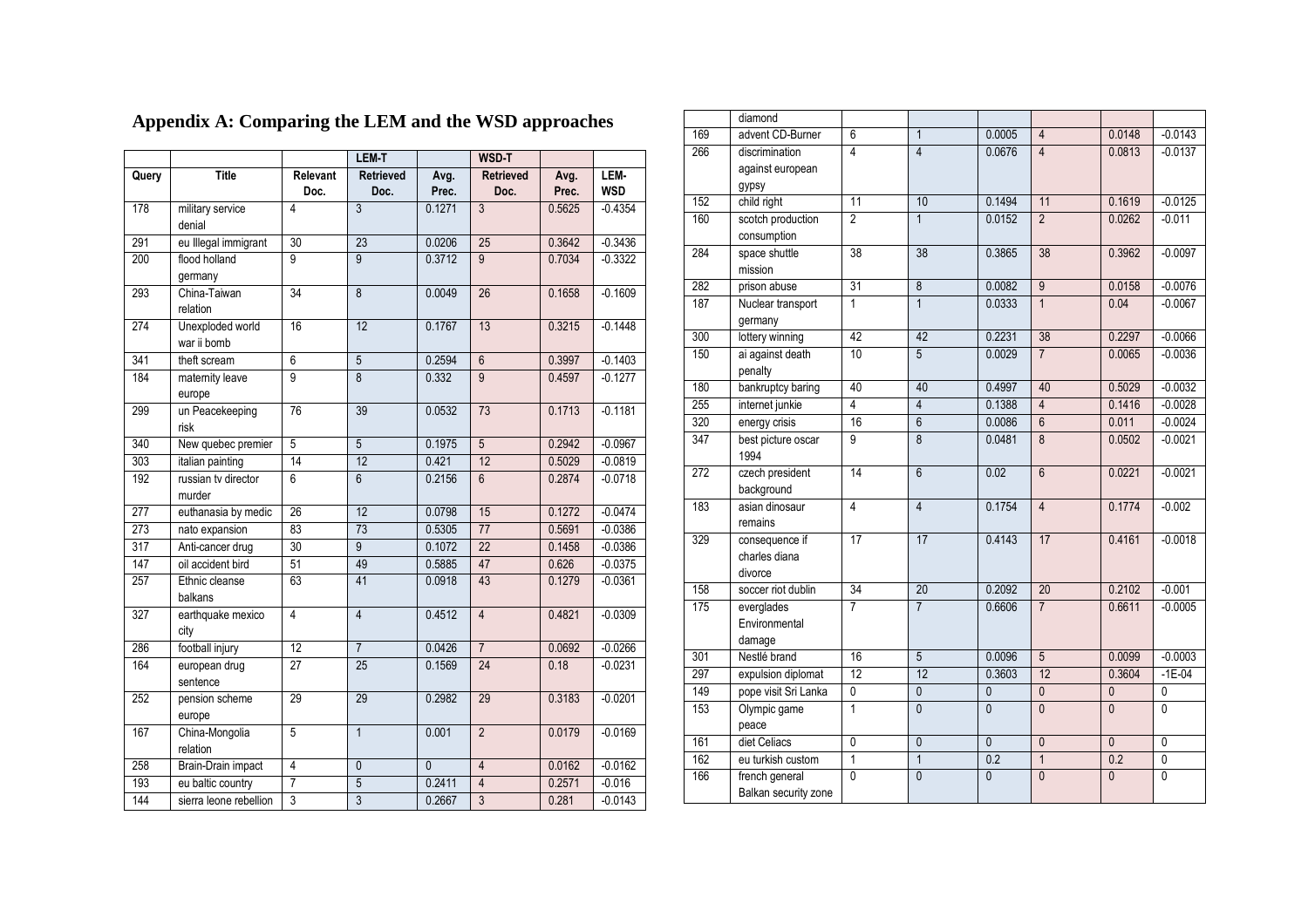| $\overline{173}$ | proof top quark          | $\overline{2}$  | $\overline{2}$ | $\mathbf{1}$   | $\overline{2}$  | $\mathbf{1}$   | $\mathbf{0}$   |
|------------------|--------------------------|-----------------|----------------|----------------|-----------------|----------------|----------------|
| 174              | Bavarian crucifix        | $\overline{2}$  | $\overline{2}$ | $\mathbf{1}$   | $\overline{2}$  | $\mathbf{1}$   | $\overline{0}$ |
|                  | quarrel                  |                 |                |                |                 |                |                |
| 186              | dutch coalition          | $\mathbf{0}$    | $\overline{0}$ | $\mathbf{0}$   | $\mathbf{0}$    | $\mathbf{0}$   | 0              |
|                  | government               |                 |                |                |                 |                |                |
| 191              | ebro delta farm          | $\overline{0}$  | $\Omega$       | $\overline{0}$ | $\mathbf{0}$    | $\mathbf{0}$   | $\overline{0}$ |
| 195              | strike by italian flight | $\overline{0}$  | $\overline{0}$ | $\overline{0}$ | $\overline{0}$  | $\overline{0}$ | $\overline{0}$ |
|                  | assistant                |                 |                |                |                 |                |                |
| 196              | merger japanese          | 1               | $\mathbf{1}$   | $\mathbf{1}$   | $\mathbf{1}$    | $\mathbf{1}$   | $\Omega$       |
|                  | bank                     |                 |                |                |                 |                |                |
| 306              | eta activity france      | $\mathbf{1}$    | $\mathbf{1}$   | $\mathbf{1}$   | $\overline{1}$  | $\mathbf{1}$   | $\overline{0}$ |
| 321              | Talibans afghanistan     | $\overline{0}$  | $\overline{0}$ | $\overline{0}$ | $\overline{0}$  | $\overline{0}$ | $\overline{0}$ |
| 322              | Atomic energy            | 14              | 11             | 0.0295         | $\overline{8}$  | 0.0287         | 0.0008         |
| 143              | woman conference         | 39              | 39             | 0.845          | 39              | 0.844          | 0.001          |
|                  | beijing                  |                 |                |                |                 |                |                |
| 292              | rebuild german city      | $\overline{4}$  | $\overline{3}$ | 0.1314         | $\overline{2}$  | 0.1293         | 0.0021         |
| 316              | strike                   | 118             | 103            | 0.2022         | 105             | 0.1992         | 0.003          |
| 314              | Endangered specie        | 18              | 13             | 0.0345         | 15              | 0.0313         | 0.0032         |
| 313              | centenary                | 20              | $\overline{8}$ | 0.0115         | $\overline{8}$  | 0.007          | 0.0045         |
|                  | celebration              |                 |                |                |                 |                |                |
| 343              | south african            | $\overline{1}$  | $\mathbf{1}$   | 0.0175         | $\mathbf{1}$    | 0.013          | 0.0045         |
|                  | national party           |                 |                |                |                 |                |                |
| $\overline{275}$ | Smoking-related          | 66              | 23             | 0.0266         | 11              | 0.0211         | 0.0055         |
|                  | disease                  |                 |                |                |                 |                |                |
| 344              | brazil vs sweden         | 33              | 33             | 0.546          | 33              | 0.5379         | 0.0081         |
|                  | world cup semifinal      |                 |                |                |                 |                |                |
| 254              | earthquake damage        | 229             | 174            | 0.2636         | 169             | 0.2533         | 0.0103         |
| 328              | iraqi Kurds turkey       | $\overline{23}$ | 23             | 0.439          | $\overline{22}$ | 0.4283         | 0.0107         |
| 295              | money launder            | 51              | 27             | 0.2699         | 24              | 0.2576         | 0.0123         |
| 346              | grand slam winner        | 11              | 10             | 0.1011         | $\overline{9}$  | 0.0872         | 0.0139         |
| 304              | world heritage site      | 15              | $\overline{9}$ | 0.2383         | 8               | 0.2238         | 0.0145         |
| 350              | Ayrton senna death       | 10              | 10             | 0.6583         | 10              | 0.6417         | 0.0166         |
| 276              | eu Agricultural          | 59              | 57             | 0.3416         | 50              | 0.3249         | 0.0167         |
|                  | subsidy                  |                 |                |                |                 |                |                |
| 148              | damage ozone layer       | $\overline{6}$  | $\overline{5}$ | 0.1836         | $\overline{1}$  | 0.1667         | 0.0169         |
| 334              | election george w        | 5               | $\overline{4}$ | 0.0675         | $\overline{4}$  | 0.0499         | 0.0176         |
|                  | bush                     |                 |                |                |                 |                |                |
| 253              | country with death       | 190             | 133            | 0.3116         | 140             | 0.2934         | 0.0182         |
|                  | penalty                  |                 |                |                |                 |                |                |
| 287              | hostage terrorist        | 49              | 47             | 0.2731         | 46              | 0.254          | 0.0191         |
|                  | situation                |                 |                |                |                 |                |                |

| 194 | italian royal family                 | 1               | $\overline{1}$  | 0.0213 | $\overline{1}$  | 0.0012         | 0.0201 |
|-----|--------------------------------------|-----------------|-----------------|--------|-----------------|----------------|--------|
| 182 | 50th anniversary                     | $\overline{4}$  | $\overline{4}$  | 0.0399 | $\overline{4}$  | 0.0196         | 0.0203 |
|     | normandy landing                     |                 |                 |        |                 |                |        |
| 309 | Hard drug                            | 10              | $\overline{9}$  | 0.0225 | $\overline{0}$  | $\overline{0}$ | 0.0225 |
| 325 | student fee                          | 61              | 58              | 0.454  | 58              | 0.4313         | 0.0227 |
| 261 | Fortune-telling                      | 34              | $\overline{2}$  | 0.0231 | $\mathbf{1}$    | 0.0003         | 0.0228 |
| 269 | treaty ratification                  | 9               | $\overline{8}$  | 0.128  | $\overline{8}$  | 0.1051         | 0.0229 |
| 335 | labour after john<br>smith           | 15              | 12              | 0.0827 | 13              | 0.0593         | 0.0234 |
| 323 | tighten visa<br>requirement          | 26              | 14              | 0.0559 | 12              | 0.0322         | 0.0237 |
| 311 | unemployment<br>europe               | 54              | 49              | 0.1991 | 47              | 0.1736         | 0.0255 |
| 172 | 1995 athletics world<br>record       | 7               | $\overline{6}$  | 0.0358 | $\overline{4}$  | 0.0092         | 0.0266 |
| 310 | treatment Industrial<br>waste        | 63              | 39              | 0.0679 | 31              | 0.0382         | 0.0297 |
| 298 | Nuclear power<br>station             | 30              | 25              | 0.1033 | 21              | 0.0721         | 0.0312 |
| 177 | milk consumption<br>europe           | 13              | 13              | 0.3448 | 13              | 0.3135         | 0.0313 |
| 259 | Golden bear                          | $\overline{3}$  | $\overline{2}$  | 0.0341 | $\overline{1}$  | 0.0015         | 0.0326 |
| 145 | japanese rice import                 | 38              | 34              | 0.4846 | 33              | 0.4516         | 0.033  |
| 294 | hurricane force                      | $\overline{27}$ | $\overline{27}$ | 0.4374 | $\overline{26}$ | 0.4027         | 0.0347 |
| 188 | german spelling<br>reform            | 1               | $\mathbf{1}$    | 0.0385 | $\mathbf{1}$    | 0.0031         | 0.0354 |
| 171 | Lillehammer ice<br>hockey final      | 19              | 14              | 0.0407 | $\overline{1}$  | 0.0001         | 0.0406 |
| 290 | oil price fluctuation                | 49              | 49              | 0.2299 | 42              | 0.1864         | 0.0435 |
| 305 | oil price                            | 61              | 60              | 0.276  | 46              | 0.2323         | 0.0437 |
| 338 | Carlos extradition<br>trial          | 10              | $\overline{8}$  | 0.0459 | $\overline{0}$  | $\mathbf{0}$   | 0.0459 |
| 318 | sex education                        | 9               | $\overline{9}$  | 0.1756 | $\overline{9}$  | 0.1283         | 0.0473 |
| 159 | north sea oil<br>environment         | 54              | 44              | 0.3161 | 49              | 0.268          | 0.0481 |
| 283 | james bond film                      | 38              | 33              | 0.4357 | 34              | 0.3861         | 0.0496 |
| 288 | us car import                        | 76              | 48              | 0.1248 | 41              | 0.0697         | 0.0551 |
| 345 | cross-country skiing<br>Olympic game | 9               | 8               | 0.0644 | 3               | 0.0062         | 0.0582 |
| 155 | risk with mobile<br>phone            | 3               | $\overline{3}$  | 0.1104 | $\mathfrak{Z}$  | 0.0505         | 0.0599 |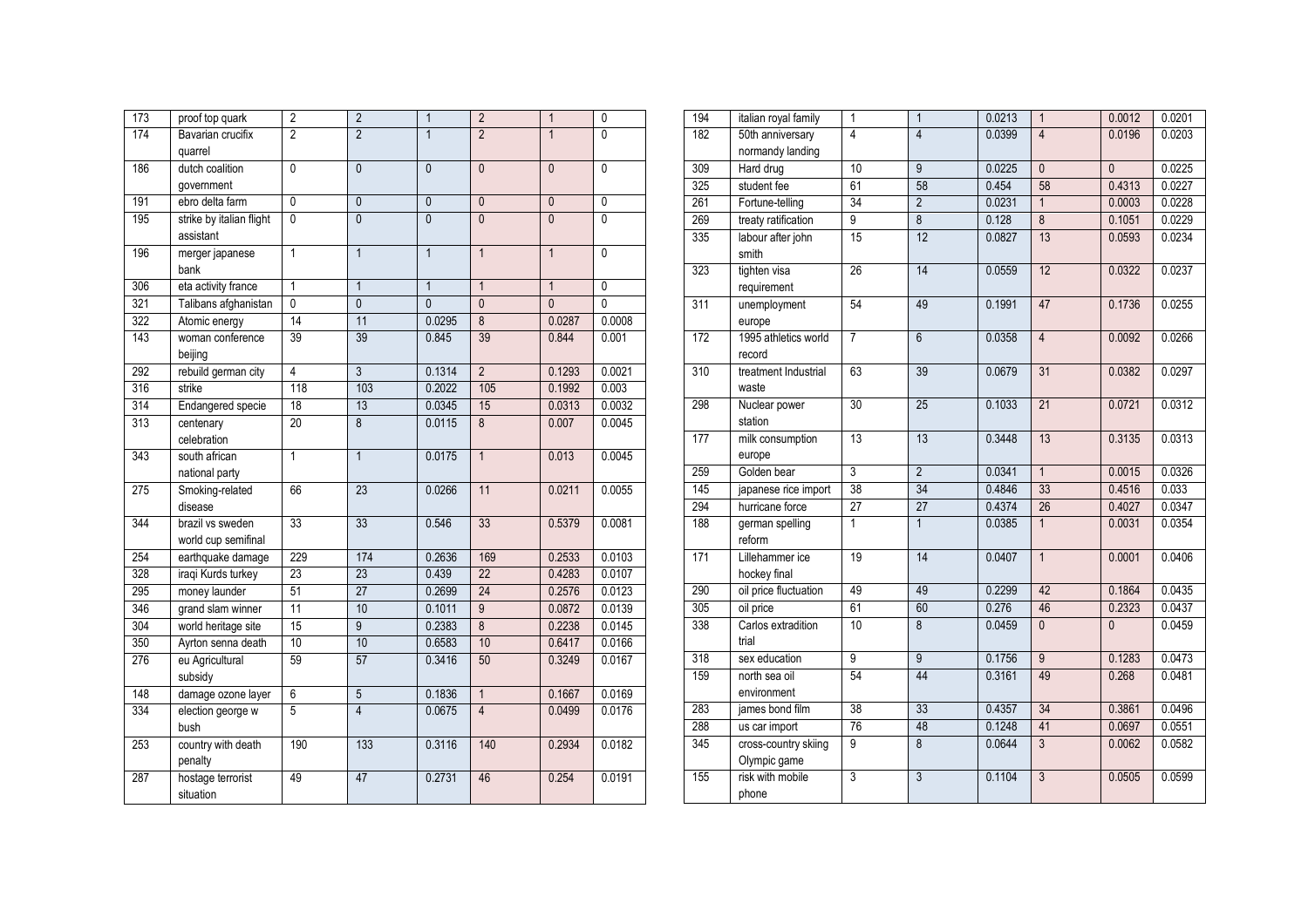| 280 | crime New york                        | $\overline{25}$ | $\overline{21}$ | 0.1445 | 19             | 0.083          | 0.0615 |
|-----|---------------------------------------|-----------------|-----------------|--------|----------------|----------------|--------|
| 251 | alternative medicine                  | 65              | 33              | 0.2392 | 15             | 0.1762         | 0.063  |
| 151 | wonder Ancient<br>world               | $\overline{12}$ | $\overline{9}$  | 0.444  | $\overline{9}$ | 0.3772         | 0.0668 |
| 336 | NBA labour conflict                   | $\overline{17}$ | 10              | 0.0679 | $\overline{0}$ | $\overline{0}$ | 0.0679 |
| 190 | child labor asia                      | $\overline{9}$  | $\overline{6}$  | 0.4935 | $\overline{7}$ | 0.4213         | 0.0722 |
| 319 | Global opium<br>production            | 19              | $\overline{14}$ | 0.2615 | 10             | 0.1865         | 0.075  |
| 179 | resignation nato<br>secretary general | $\overline{22}$ | 21              | 0.3122 | 20             | 0.2337         | 0.0785 |
| 302 | consumer boycott                      | $\overline{17}$ | 17              | 0.3806 | 15             | 0.2981         | 0.0825 |
| 264 | Smuggling<br>radioactive material     | 22              | 21              | 0.2916 | 18             | 0.2053         | 0.0863 |
| 176 | Shoemaker-Levy<br>jupiter             | 39              | 39              | 0.8747 | 39             | 0.7809         | 0.0938 |
| 315 | dope sport                            | 59              | 36              | 0.2969 | 30             | 0.2016         | 0.0953 |
| 271 | gay marriage                          | 24              | 23              | 0.4388 | 23             | 0.3425         | 0.0963 |
| 156 | trade union europe                    | $\overline{22}$ | 19              | 0.2132 | 19             | 0.115          | 0.0982 |
| 337 | Civil war yemen                       | 20              | 20              | 0.8316 | 19             | 0.7301         | 0.1015 |
| 154 | free speech internet                  | 21              | 19              | 0.1849 | 17             | 0.0829         | 0.102  |
| 278 | transport disabled                    | 21              | 15              | 0.1477 | 16             | 0.0453         | 0.1024 |
| 349 | nixon death                           | $\overline{27}$ | $\overline{27}$ | 0.2799 | 27             | 0.1724         | 0.1075 |
| 185 | dutch photo<br>Srebrenica             | $\overline{1}$  | $\overline{1}$  | 0.1111 | $\mathbf{0}$   | $\mathbf{0}$   | 0.1111 |
| 312 | dog attack                            | 31              | 31              | 0.6389 | 31             | 0.5105         | 0.1284 |
| 307 | film set scotland                     | $\overline{77}$ | 70              | 0.3375 | 69             | 0.1967         | 0.1408 |
| 267 | best Foreign<br>language film         | $\overline{21}$ | $\overline{17}$ | 0.1627 | $\overline{4}$ | 0.017          | 0.1457 |
| 279 | swiss referendum                      | $\overline{4}$  | $\overline{4}$  | 0.4054 | $\overline{4}$ | 0.2564         | 0.149  |
| 324 | Supermodels                           | 74              | 18              | 0.156  | $\overline{0}$ | $\overline{0}$ | 0.156  |
| 339 | Sinn Fein Anglo-Irish<br>declaration  | 19              | 19              | 0.6059 | 19             | 0.4419         | 0.164  |
| 263 | football referee<br>dispute           | 48              | 46              | 0.1784 | $\overline{7}$ | 0.0119         | 0.1665 |
| 262 | benefit concert                       | 85              | 67              | 0.3426 | 31             | 0.1738         | 0.1688 |
| 268 | human Cloning ethic                   | 3               | $\overline{2}$  | 0.1778 | $\overline{2}$ | 0.009          | 0.1688 |
| 199 | Ebola epidemic zaire                  | 10              | 10              | 0.4445 | 10             | 0.2741         | 0.1704 |
| 260 | Anti-Smoking<br>legislation           | 63              | 48              | 0.2339 | 14             | 0.0132         | 0.2207 |
| 281 | Radovan Karadzic                      | 42              | 42              | 0.2256 | $\overline{0}$ | $\overline{0}$ | 0.2256 |
| 146 | fast food japan                       | $\overline{2}$  | $\overline{1}$  | 0.5    | $\overline{1}$ | 0.25           | 0.25   |

| 331              | Zedillo Economic<br>policy         | 17              | 16              | 0.2704         | $\overline{7}$  | 0.003          | 0.2674 |
|------------------|------------------------------------|-----------------|-----------------|----------------|-----------------|----------------|--------|
| 285              | Anti-abortion<br>movement          | 69              | 62              | 0.6232         | 67              | 0.3547         | 0.2685 |
| 168              | assassination Rabin                | 18              | 18              | 0.3055         | 12              | 0.019          | 0.2865 |
| 170              | official eu language               | $\mathbf{1}$    | $\mathbf{1}$    | 0.3333         | $\mathbf{1}$    | 0.0278         | 0.3055 |
| 308              | Solar eclipse                      | 11              | 11              | 0.7414         | 10              | 0.4139         | 0.3275 |
| 157              | Wimbledon lady<br>winner           | 139             | 109             | 0.3473         | $\overline{4}$  | 0.0001         | 0.3472 |
| 326              | Emmy international<br>award        | $\overline{4}$  | $\overline{4}$  | 0.433          | $\overline{2}$  | 0.0857         | 0.3473 |
| 163              | smoking restriction                | 122             | 120             | 0.6032         | 89              | 0.2279         | 0.3753 |
| 330              | film with Keanu<br>reeve           | 51              | 50              | 0.6538         | 48              | 0.2454         | 0.4084 |
| 342              | Four wedding a<br>funeral          | 96              | 90              | 0.6021         | $\overline{77}$ | 0.171          | 0.4311 |
| 181              | french Nuclear test                | 92              | 91              | 0.8384         | 84              | 0.3933         | 0.4451 |
| 189              | Hubble black hole                  | $\overline{7}$  | $\overline{7}$  | 0.8828         | $\overline{7}$  | 0.4316         | 0.4512 |
| 289              | Falkland island                    | 18              | 17              | 0.4692         | 13              | 0.0137         | 0.4555 |
| 332              | <b>Shooting Tupac</b><br>Shakur    | $\overline{8}$  | $\overline{8}$  | 0.4924         | $\overline{0}$  | $\mathbf{0}$   | 0.4924 |
| 265              | Deutsche bank<br>takeover          | $\overline{6}$  | $\overline{6}$  | 0.5337         | $\overline{4}$  | 0.0373         | 0.4964 |
| 256              | Creutzfeldt-Jakob<br>disease       | 34              | 30              | 0.6114         | 28              | 0.0838         | 0.5276 |
| 296              | public performance<br>Liszt        | $\overline{24}$ | $\overline{24}$ | 0.6043         | $\overline{1}$  | $\overline{0}$ | 0.6043 |
| 197              | Dayton peace treaty                | 50              | 50              | 0.6219         | $\overline{7}$  | 0.0051         | 0.6168 |
| 270              | Microsoft competitor               | 57              | 55              | 0.6301         | 11              | 0.0028         | 0.6273 |
| 165              | Golden globe 1994                  | $\overline{1}$  | $\overline{1}$  | $\mathbf{1}$   | $\overline{1}$  | 0.2            | 0.8    |
| $\overline{142}$ | Christo wrap german<br>Reichstag   | $\overline{8}$  | $\overline{8}$  | 0.9472         | 6               | 0.1443         | 0.8029 |
| 198              | Honorary oscar<br>italian director | 1               | $\overline{1}$  | $\mathbf{1}$   | $\overline{1}$  | 0.0588         | 0.9412 |
| 141              | letter bomb<br>Kiesbauer           | $\overline{1}$  | $\overline{1}$  | $\overline{1}$ | $\overline{1}$  | 0.037          | 0.963  |
| 333              | trial paul Touvier                 | $\overline{5}$  | $\overline{5}$  | $\overline{1}$ | $\overline{5}$  | 0.0222         | 0.9778 |
| 348              | Yann Piat<br>assassination         | $\overline{2}$  | $\overline{2}$  | $\overline{1}$ | $\overline{0}$  | $\overline{0}$ | 1      |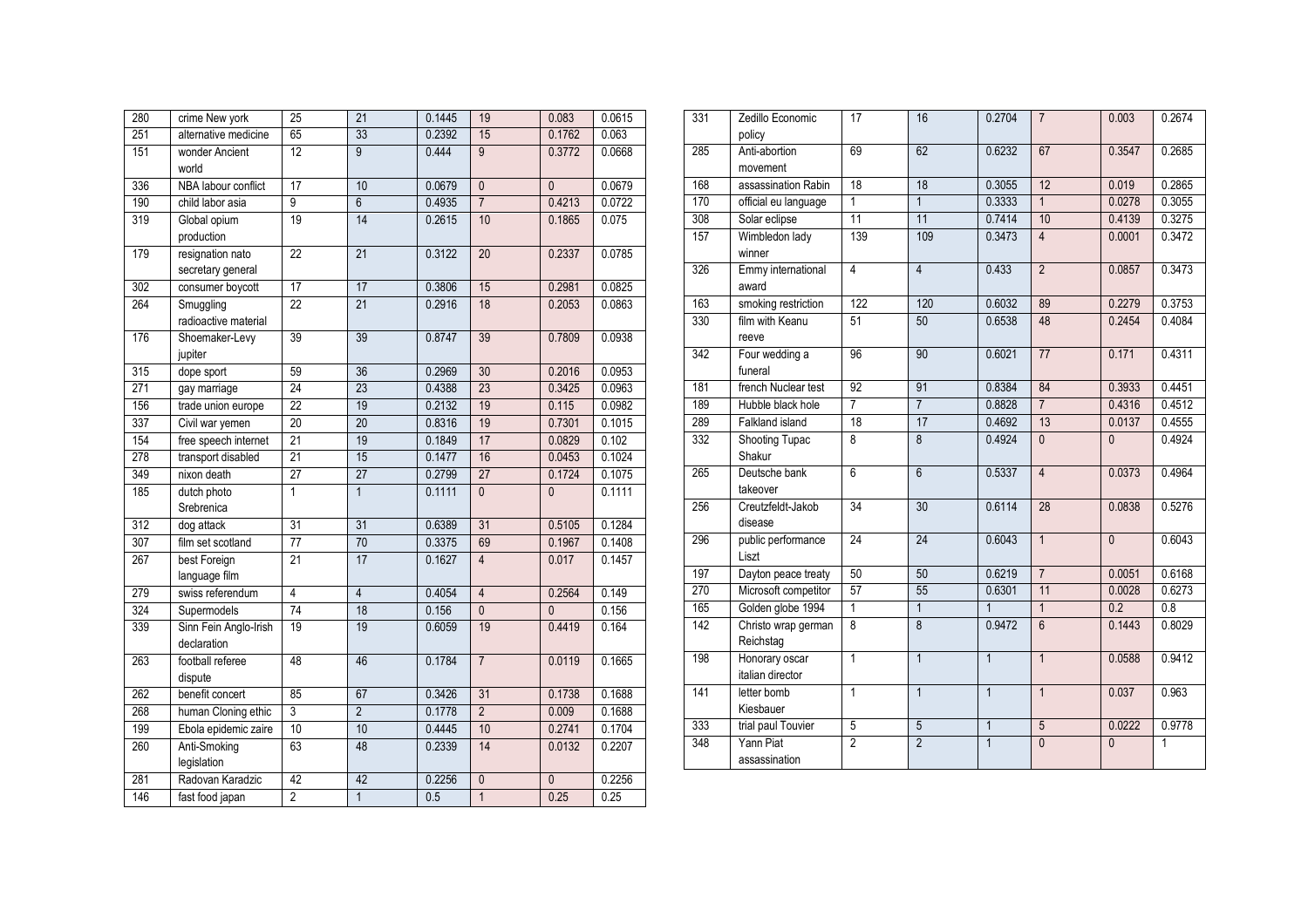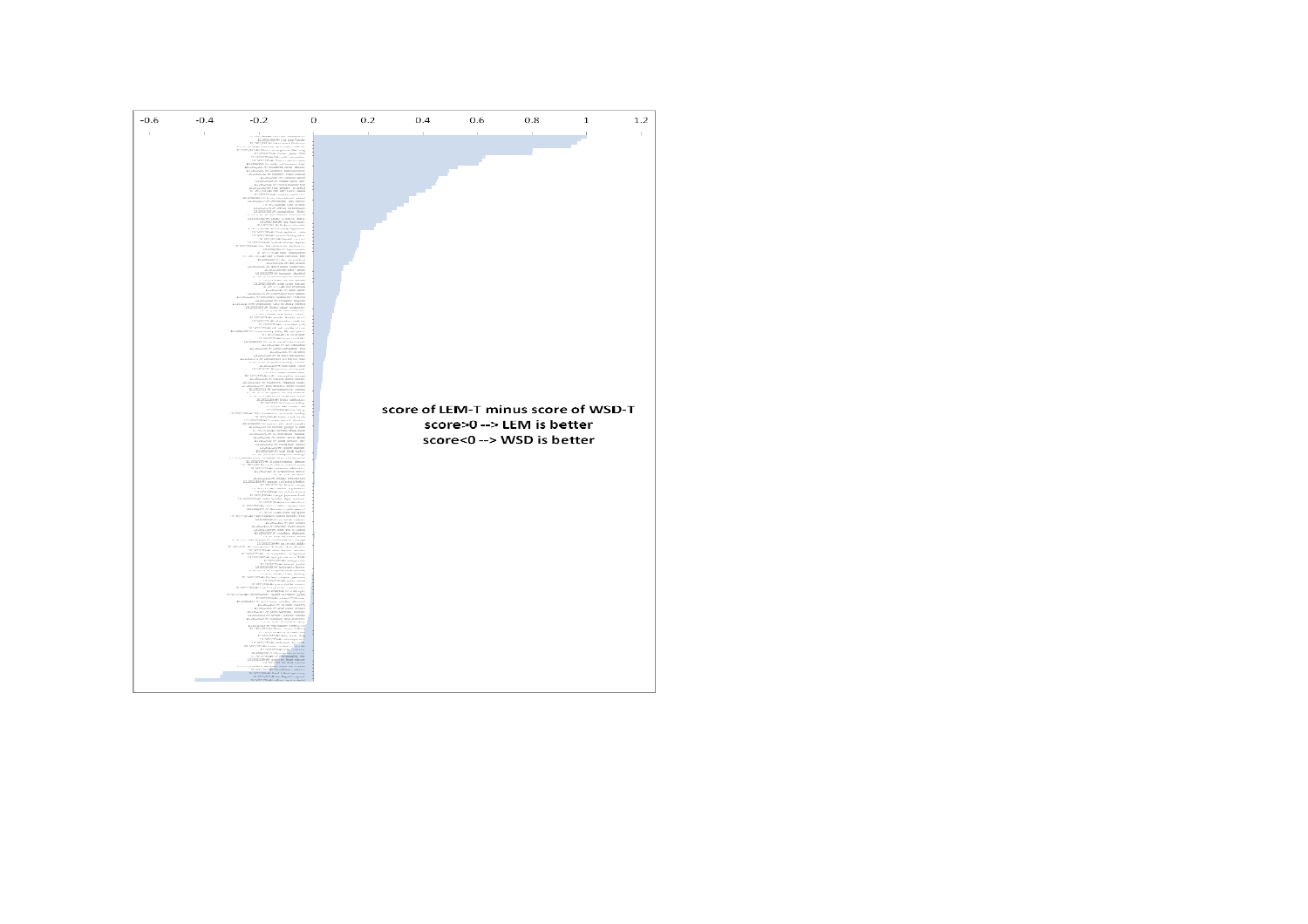# **Appendix B: Analysis of some requests which performed better with WSD**

| Case 1)   |                                  |                   |
|-----------|----------------------------------|-------------------|
| Query 178 | military OR service OR denial    | Av. Prec.: 12.71% |
| Query 178 | (WSD06091176-n OR WSD05382699-n) | Av. Prec.: 56.25% |

## **Associated Concepts**

WSD06091176-n military\_service WSD06092672-n

WSD05382699-n denial WSD05045355-n

## **Interpretation**

Clearly here the WSD process improved the results because the search engine looked for the *military\_service*  concept instead of looking for *military* OR *service*. This is the ideal situation and we could have expected it to be the most frequent case, but it was not, as illustrated below.

| Case 2)   |                                                   |                  |
|-----------|---------------------------------------------------|------------------|
| Query 291 | eu OR Illegal OR immigrant                        | Av. Prec.: 2.06% |
| Query 291 | (WSD10485926-n OR WSD01346039-a OR WSD07334599-n) | Av.Prec.: 36.42% |

## **Associated Concepts**

WSD10485926-n europium WSD10476248-n

WSD01346039-a illegal WSD01346510-a

WSD07334599-n immigrant WSD07408670-n

### **Interpretation**

What happened here is that *eu* appears in the French list of stop-words, so the request becomes less discriminatory since it is only based on the two other words *illegal* and *immigrant*. When the stop-word list is restricted to English words only, the new average precision of the lemma-based search is 35.94%, *i.e.* almost as good as the WSD request.

| Case 3)   |                                                                     |                   |
|-----------|---------------------------------------------------------------------|-------------------|
| Query 200 | flood OR holland OR germany                                         | Av. Prec.: 37.12% |
| Query 200 | (WSD00450672-n OR WSD06536741-n OR WSD06442182-n) Av. Prec.: 70.34% |                   |

### **Associated Concepts**

WSD00450672-n implosion therapy

WSD00449552-n S: (n) implosion therapy, flooding (a technique used in behavior therapy; client is flooded with experiences of a particular kind until becoming either averse to them or numbed to them)

WSD06536741-n Netherlands WSD06401678-n

WSD06442182-n Germany WSD06401678-n